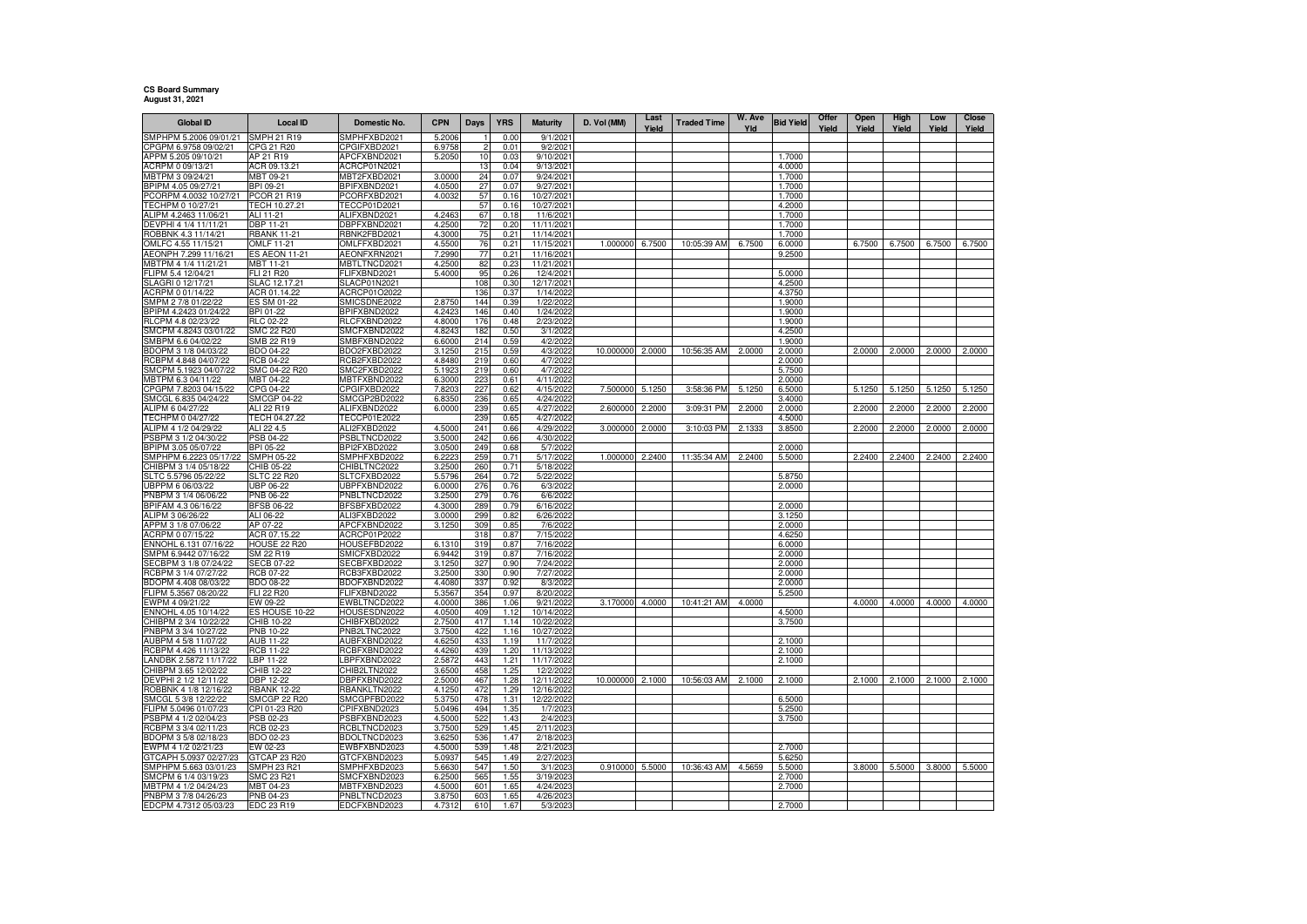| <b>Global ID</b>                                | <b>Local ID</b>                          | Domestic No.                        | <b>CPN</b>       | <b>Days</b>  | <b>YRS</b>   | <b>Maturity</b>          | D. Vol (MM)     | Last<br>Yield | <b>Traded Time</b> | W. Ave<br>Yld | <b>Bid Yield</b> | Offer<br>Yield | Open<br>Yield | High<br>Yield        | Low<br>Yield | <b>Close</b><br>Yield |
|-------------------------------------------------|------------------------------------------|-------------------------------------|------------------|--------------|--------------|--------------------------|-----------------|---------------|--------------------|---------------|------------------|----------------|---------------|----------------------|--------------|-----------------------|
| SECBPM 3 7/8 05/08/23                           | <b>SECB 05-23</b>                        | SECBLTNC2023                        | 3.8750           | 615          | 1.68         | 5/8/2023                 |                 |               |                    |               |                  |                |               |                      |              |                       |
| BPIPM 3 3/4 05/24/23                            | BPI 05-23                                | BPILTNCD2023                        | 3.7500           | 631          | 1.73         | 5/24/2023                |                 |               |                    |               |                  |                |               |                      |              |                       |
| ACPM 3.92 07/07/23<br>SMCGL 4.7575 07/11/23     | AC 23 R22<br>SMCGP 23 R21                | ACFXBOND2023<br>SMCGPFBD2023        | 3.9200<br>4.7575 | 675<br>679   | 1.85<br>1.86 | 7/7/2023<br>7/11/2023    |                 |               |                    |               | 5.2500<br>5.5000 |                |               |                      |              |                       |
| GLOPM 5.2792 07/17/23                           | GLO 23 R20                               | GLOFXBND2023                        | 5.2792           | 685          | 1.88         | 7/17/2023                |                 |               |                    |               | 2.7000           |                |               |                      |              |                       |
| RLCPM 3.683 07/17/23                            | RLC 07-23                                | RLCFXBND2023                        | 3.6830           | 685          | 1.88         | 7/17/2023                |                 |               |                    |               | 2.7000           |                |               |                      |              |                       |
| SMPHPM 2.4565 08/05/23                          | SMPH 08-23                               | SMPH2FBD2023                        | 2.4565           | 704          | 1.93         | 8/5/2023                 |                 |               |                    |               | 2.6000           |                |               |                      |              |                       |
| SMCGL 6 3/4 08/17/23                            | SMCGP 08-23 R21                          | SMCGP2BD2023                        | 6.7500           | 716          | 1.96         | 8/17/2023                | 2.000000        | 4.0000        | 3:08:56 PM         | 4.0000        | 6.3000           |                | 4.0000        | 4.0000               | 4.0000       | 4.0000                |
| UBPPM 4 3/8 08/21/23                            | UBP 08-23                                | UBPLTNCD2023                        | 4.3750           | 720          | 1.97         | 8/21/2023                |                 |               |                    |               |                  |                |               |                      |              |                       |
| MBTPM 3 1/2 09/19/23                            | MBT 09-23                                | MBTLTNCD2023                        | 3.5000           | 749          | 2.05         | 9/19/2023                |                 |               |                    |               |                  |                |               |                      |              |                       |
| RCBPM 3.2 09/30/23<br>ALIPM 7.0239 10/05/23     | RCB 09-23<br>ALI 23 R21                  | RCBFXBND2023                        | 3.2000           | 760<br>765   | 2.08         | 9/30/2023                |                 |               |                    |               | 2.6000<br>8.0000 |                |               |                      |              |                       |
| ALIPM 3.8915 10/07/23                           | ALI 23 R22                               | ALI2FXBD2023<br>ALIFXBND2023        | 7.0239<br>3.8915 | 767          | 2.09<br>2.10 | 10/5/2023<br>10/7/2023   |                 |               |                    |               | 4.0000           |                |               |                      |              |                       |
| PCORPM 4.5219 10/27/23                          | PCOR 23 R21                              | PCORFXBD2023                        | 4.5219           | 787          | 2.16         | 10/27/2023               |                 |               |                    |               | 4.5000           |                |               |                      |              |                       |
| DELMPI 3.484 10/30/23                           | DMPI 10-23                               | DMPIFXBD2023                        | 3.4840           | 790          | 2.16         | 10/30/2023               |                 |               |                    |               | 3.7500           |                |               |                      |              |                       |
| SECBPM 4 1/2 11/02/23                           | <b>SECB 11-23</b>                        | SECB2LTN2023                        | 4.5000           | 793          | 2.17         | 11/2/2023                |                 |               |                    |               |                  |                |               |                      |              |                       |
| BDOPM 4 3/8 11/07/23                            | BDO 11-23                                | BDO2LTNC2023                        | 4.3750           | 798          | 2.19         | 11/7/2023                |                 |               |                    |               |                  |                |               |                      |              |                       |
| FLIPM 5.4333 11/08/23                           | FLI 23 R20                               | <b>ELIFXBND2023</b>                 | 5.433            | 799          | 2.19         | 11/8/2023                |                 |               |                    |               | 5.3750           |                |               |                      |              |                       |
| AEONPH 7.695 11/16/23                           | <b>ES AEON 11-23</b><br><b>AEV 11-23</b> | AEONFXRN2023                        | 7.6950<br>2.8403 | 807<br>807   | 2.21<br>2.21 | 11/16/2023<br>11/16/2023 |                 |               |                    |               | 9.7500           |                |               |                      |              |                       |
| AEVPM 2.8403 11/16/23<br>FLIPM 3.3353 11/18/23  | FLI 11-23                                | AEV2FXBD2023<br>FLI2FXBD2023        | 3.335            | 809          | 2.22         | 11/18/2023               |                 |               |                    |               | 3.0500<br>3.4000 |                |               |                      |              |                       |
| AEVPM 4.6188 11/21/23                           | AEV 23 R20                               | AEVFXBND2023                        | 4.6188           | 812          | 2.22         | 11/21/2023               |                 |               |                    |               | 5.3750           |                |               |                      |              |                       |
| EWPM 4 5/8 12/07/23                             | $\overline{\text{EW}}$ 12-23             | EWBLTNCD2023                        | 4.6250           | 828          | 2.27         | 12/7/2023                |                 |               |                    |               |                  |                |               |                      |              |                       |
| SMPM 5.159 12/09/23                             | SM 23 R21                                | SMICFXBD2023                        | 5.1590           | 830          | 2.27         | 12/9/2023                | 1.000000        | 2.7000        | 2:28:33 PM         | 2.7000        | 5.3750           |                | 2.7000        | 2.7000               | 2.7000       | 2.7000                |
| UBPPM 2 3/4 12/09/23                            | JBP 12-23                                | JBPFXBND2023                        | 2.7500           | 830          | 2.27         | 12/9/2023                |                 |               |                    |               | 2.6000           |                |               |                      |              |                       |
| VLLPM 8 12/21/23                                | <b>VLL 23 R21</b>                        | VLLFXBND2023                        | 8.0000           | 842          | 2.31         | 12/21/2023               |                 |               |                    |               | 7.0000           |                |               |                      |              |                       |
| CHIBPM 4.55 01/12/24                            | CHIB 01-24                               | CHIBLTNC2024                        | 4.5500           | 864          | 2.37         | 1/12/2024                | 8.000000        | 4.6000        | 2:33:05 PM         | 4.6000        |                  |                | 4.6000        | 4.6000               | 4.6000       | 4.6000                |
| ROBBNK 4 7/8 01/16/24                           | <b>RBANK 01-24</b><br>FDC 24 R21         | RBANKLTN2024                        | 4.8750<br>6.1458 | 868<br>876   | 2.38<br>2.40 | 1/16/2024<br>1/24/2024   |                 |               |                    |               | 5.3750           |                |               |                      |              |                       |
| FDCPM 6.1458 01/24/24<br>APPM 7.5095 01/25/24   | AP 24 R22                                | FDCFXBND2024<br>APCFXBND2024        | 7.5095           | 877          | 2.40         | 1/25/2024                | 0.100000        | 4.7500        | 2:14:58 PM         | 4.7500        | 4.8000           |                | 4.7500        | 4.7500               | 4.7500       | 4.7500                |
| TELPM 5.2813 02/06/24                           | TEL 24 R21                               | TELFXBND2024                        | 5.2813           | 889          | 2.43         | 2/6/2024                 |                 |               |                    |               | 5.5000           |                |               |                      |              |                       |
| PSBPM 5 02/09/24                                | PSB 02-24                                | PSBLTNCD2024                        | 5.0000           | 892          | 2.44         | 2/9/2024                 |                 |               |                    |               |                  |                |               |                      |              |                       |
| CHIBPM 2 1/2 02/18/24                           | CHIB 02-24                               | CHIBFXBD2024                        | 2.5000           | 901          | 2.47         | 2/18/2024                |                 |               |                    |               | 2.5000           |                |               |                      |              |                       |
| CPGPM 4.8467 03/01/24                           | CPG 03-24                                | CPGIFXBD2024                        | 4.8467           | 913          | 2.50         | 3/1/2024                 |                 |               |                    |               | 5.2500           |                |               |                      |              |                       |
| SMCPM 5.284 03/01/24                            | SMC 24 R22                               | SMCFXBND2024                        | 5.2840           | 913          | 2.50         | 3/1/2024                 |                 |               |                    |               | 4.5000           |                |               |                      |              |                       |
| STIEPM 5.8085 03/23/24                          | STIESG 24 R22<br><b>MEG 24 R22</b>       | STIGFXBD2024<br><b>MEGFXBND2024</b> | 5.8085<br>5.3535 | 935<br>940   | 2.56<br>2.57 | 3/23/2024                | 5.000000        | 7.9500        | 2:28:59 PM         | 7.9500        | 9.1000<br>4.6000 |                | 7.9500        | 7.9500               | 7.9500       | 7.9500                |
| MEGPM 5.3535 03/28/24<br>RCBPM 5 1/2 03/28/24   | RCB 03-24                                | RCBLTNCD2024                        | 5.5000           | 940          | 2.57         | 3/28/2024<br>3/28/2024   |                 |               |                    |               |                  |                |               |                      |              |                       |
| TOLPM 5 1/2 03/31/24                            | <b>MNTC 24 R21</b>                       | MNTCFXBD2024                        | 5.5000           | 943          | 2.58         | 3/31/2024                |                 |               |                    |               | 6,0000           |                |               |                      |              |                       |
| SMBPM 6 04/02/24                                | SMB 24 R21                               | SMBFXBND2024                        | 6.0000           | 945          | 2.59         | 4/2/2024                 |                 |               |                    |               | 5.3750           |                |               |                      |              |                       |
| SMPM 3.3613 04/02/24                            | SM 04-24                                 | SMIC2FBD2024                        | 3.361            | 945          | 2.59         | 4/2/2024                 |                 |               |                    |               | 2.9000           |                |               |                      |              |                       |
| MBTPM 5 3/8 04/04/24                            | MBT 04-24                                | MBT2LTNC2024                        | 5.3750           | 947          | 2.59         | 4/4/2024                 |                 |               |                    |               |                  |                |               |                      |              |                       |
| PBC 5 5/8 04/08/24                              | <b>PBCOM 04-24</b>                       | PBCOMLTN2024                        | 5.6250           | 951          | 2.60         | 4/8/2024                 |                 |               |                    |               |                  |                |               |                      |              |                       |
| PCORPM 7.8183 04/19/24                          | <b>PCOR 24 R22</b>                       | PCORFXBD2024                        | 7.818            | 962          | 2.63         | 4/19/2024                |                 |               |                    |               | 8.0000           |                |               |                      |              |                       |
| SMCGL 7.1783 04/24/24<br>SMPHPM 5.1683 05/18/24 | SMCGP 04-24 R22<br>SMPH 05-24 R22        | SMCGP2BD2024<br>SMPH2FBD2024        | 7.178<br>5.168   | 967<br>991   | 2.65<br>2.71 | 4/24/2024<br>5/18/2024   |                 |               |                    |               | 6.2500<br>5.7500 |                |               |                      |              |                       |
| ACPM 3.026 05/28/24                             | AC 05-24                                 | ACFXBOND2024                        | 3.0260           | 1001         | 2.74         | 5/28/2024                |                 |               |                    |               | 3.0260           |                |               |                      |              |                       |
| AEVPM 6.0157 06/18/24                           | AEV 24 R23                               | AEVFXBND2024                        | 6.0157           | 1022         | 2.80         | 6/18/2024                |                 |               |                    |               | 5.2500           |                |               |                      |              |                       |
| EDCPM 2.8565 06/25/24                           | EDC 06-24 R23                            | EDCFXBND2024                        | 2.8565           | 1029         | 2.82         | 6/25/2024                | 2.000000 2.5000 |               | 2:26:53 PM         | 2.5000        | 2.7000           |                |               | 2.5000 2.5000 2.5000 |              | 2.5000                |
| MBTPM 3 7/8 07/20/24                            | MBT 07-24                                | MBTLTNCD2024                        | 3.8750           | 1054         | 2.89         | 7/20/2024                |                 |               |                    |               |                  |                |               |                      |              |                       |
| DDPM 6.0952 07/21/24                            | DD 24 R22                                | DDFXBOND2024                        | 6.0952           | 1055         | 2.89         | 7/21/2024                |                 |               |                    |               | 6.5000           |                |               |                      |              |                       |
| GTCAPH 5 5/8 08/07/24                           | GTCAP 24 R21                             | GTCFXBND2024                        | 5.6250           | 1072         | 2.94         | 8/7/2024                 |                 |               |                    |               | 6.0000           |                |               |                      |              |                       |
| VLLPM 5.7512 08/08/24<br>BACNOT 3.5335 08/20/24 | <b>VLL 24 R23</b><br>PHN 24 R23          | VLLFXBND2024<br>PHNFXBND2024        | 5.7512<br>3.5335 | 1073<br>1085 | 2.94<br>2.97 | 8/8/2024<br>8/20/2024    |                 |               |                    |               | 7.1000<br>3.5330 |                |               |                      |              |                       |
| PNBPM 5 3/4 08/27/24                            | PNB 08-24                                | PNBLTNCD2024                        | 5.7500           | 1092         | 2.99         | 8/27/2024                |                 |               |                    |               |                  |                |               |                      |              |                       |
| SMPHPM 5.7417 09/01/24                          | <b>SMPH 24 R21</b>                       | SMPHFXBD2024                        | 5.7417           | 1097         | 3.00         | 9/1/2024                 |                 |               |                    |               | 5.8500           |                |               |                      |              |                       |
| ALIPM 4.758 09/30/24                            | ALI 24 R22                               | ALI2FXBD2024                        | 4.7580           | 1126         | 3.08         | 9/30/2024                |                 |               |                    |               | 4.2500           |                |               |                      |              |                       |
| SMCPM 5.55 10/04/24                             | SMC 10-24 R22                            | SMC2FXBD2024                        | 5.5500           | 1130         | 3.09         | 10/4/2024                |                 |               |                    |               | 6.0000           |                |               |                      |              |                       |
| BDOPM 5 3/8 10/12/24                            | BDO 10-24                                | BDOLTNCD2024                        | 5.3750           | 1138         | 3.12         | 10/12/2024               |                 |               |                    |               |                  |                |               |                      |              |                       |
| FLIPM 5.6389 12/04/24                           | FLI 24 R21                               | FLIFXBND2024                        | 5.6389           | 1191         | 3.26         | 12/4/2024                |                 |               |                    |               | 4.5000           |                |               |                      |              |                       |
| SMCGL 6 1/4 12/22/24                            | <b>SMCGP 24 R22</b>                      | SMCGPFBD2024                        | 6.2500           | 1209         | 3.31         | 12/22/2024               |                 |               |                    |               | 4.7000           |                |               |                      |              |                       |
| ALCOPM 6.3517 02/06/25<br>ACPM 4.82 02/10/25    | ALCO 25 R23<br>AC 25 R23                 | ALCOFXBD2025<br>ACFXBOND2025        | 6.3517<br>4.8200 | 1255<br>1259 | 3.44<br>3.45 | 2/6/2025<br>2/10/2025    |                 |               |                    |               | 6.6000<br>3.5000 |                |               |                      |              |                       |
| RLCPM 4.9344 02/23/25                           | RLC 02-25                                | RLCFXBND2025                        | 4.9344           | 1272         | 3.48         | 2/23/2025                |                 |               |                    |               | 5.2500           |                |               |                      |              |                       |
| SMPHPM 6.0804 03/01/25                          | SMPH 03-25 R23                           | SMPH2FBD2025                        | 6.0804           | 1278         | 3.50         | 3/1/2025                 |                 |               |                    |               | 4.0000           |                |               |                      |              |                       |
| FBPM 5.05 03/10/25                              | SMFB 25 R23                              | SMFBFXBD2025                        | 5.0500           | 1287         | 3.52         | 3/10/2025                |                 |               |                    |               | 4.0000           |                |               |                      |              |                       |
| SMCPM 6 5/8 03/19/25                            | <b>SMC 25 R23</b>                        | SMCFXBND2025                        | 6.6250           | 1296         | 3.55         | 3/19/2025                |                 |               |                    |               | 2.3000           |                |               |                      |              |                       |
| SECBPM 4 03/23/25                               | <b>SECB 03-25</b>                        | SECBLTNC2025                        | 4.0000           | 1300         | 3.56         | 3/23/2025                |                 |               |                    |               |                  |                |               |                      |              |                       |
| SMPHPM 4.8643 03/25/25                          | SMPH K 03-25 R23                         | SMPH3FBD2025                        | 4.8643           | 1302         | 3.57         | 3/25/2025                |                 |               |                    |               | 5.5000           |                |               |                      |              |                       |
| BDOPM 4 03/27/25<br>PNBPM 4 3/8 04/11/25        | BDO 03-25<br><b>PNB 04-25</b>            | BDOLTNCD2025<br>PNBLTNCD2025        | 4.0000<br>4.3750 | 1304<br>1319 | 3.57<br>3.61 | 3/27/2025<br>4/11/2025   |                 |               |                    |               |                  |                |               |                      |              |                       |
| BPIPM 4 04/25/25                                | BPI 04-25                                | <b>BPILTNCD2025</b>                 | 4.0000           | 1333         | 3.65         | 4/25/2025                |                 |               |                    |               |                  |                |               |                      |              |                       |
| ALIPM 3.6262 05/04/25                           | ALI 05-25 R23                            | ALI4FXBD2025                        | 3.6262           | 1342         | 3.67         | 5/4/2025                 |                 |               |                    |               | 6,0000           |                |               |                      |              |                       |